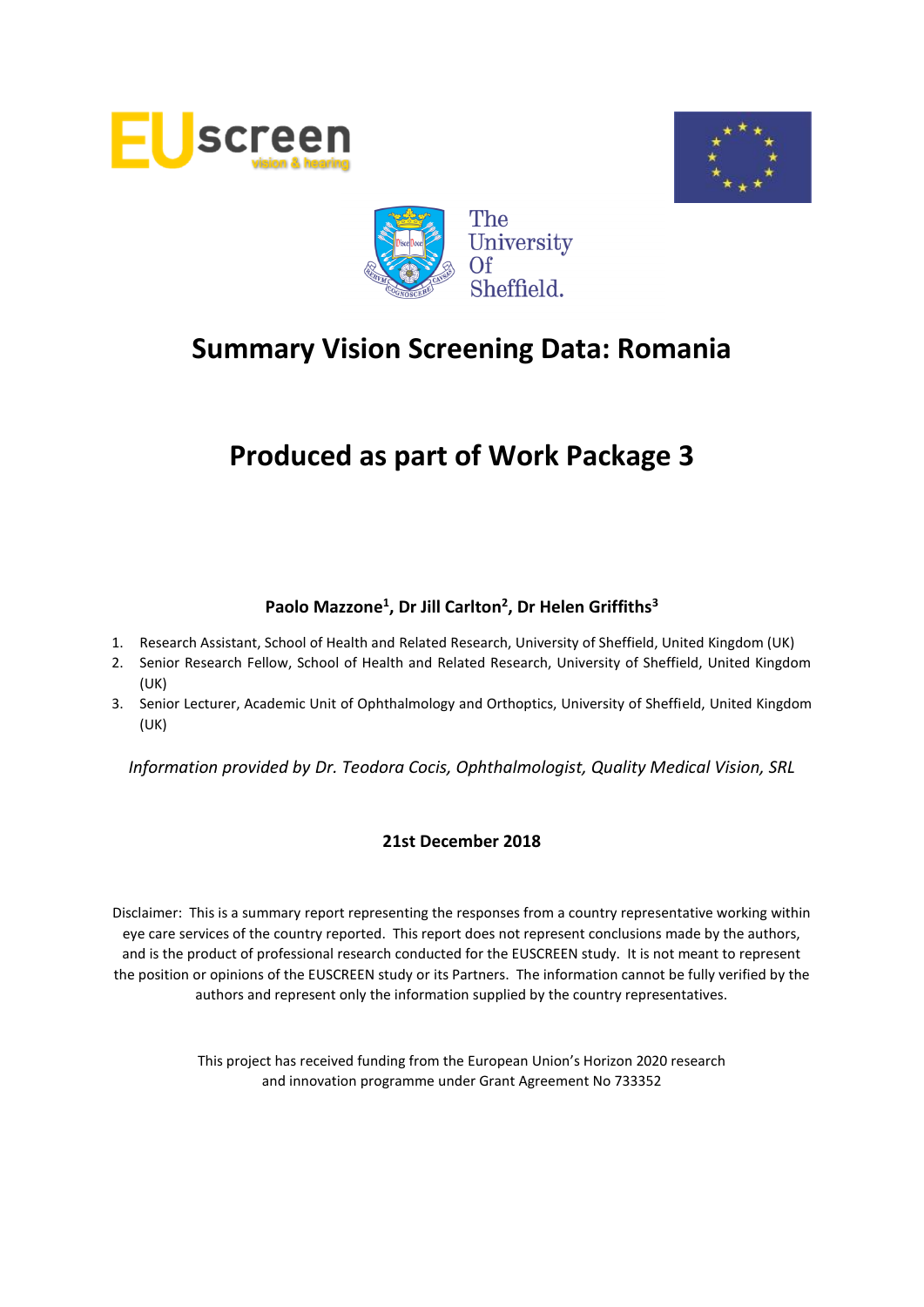



#### **Contents**

| 1              |                                             | <b>Glossary of Terms: Vision Screening</b><br>iii |    |  |  |  |  |  |
|----------------|---------------------------------------------|---------------------------------------------------|----|--|--|--|--|--|
| $\overline{2}$ |                                             | Abbreviations<br>vi                               |    |  |  |  |  |  |
| 3              |                                             | Population and Healthcare Overview                |    |  |  |  |  |  |
| 4              | Vision Screening Commissioning and Guidance |                                                   |    |  |  |  |  |  |
| 5              | Screening programme                         |                                                   |    |  |  |  |  |  |
|                | 5.1                                         | Vision screening - Preterm babies                 |    |  |  |  |  |  |
|                | 5.2                                         | Vision screening - Birth to 3 months              | 4  |  |  |  |  |  |
|                | 5.3                                         | Vision screening - 3 months to 36 months          | 4  |  |  |  |  |  |
|                | 5.4                                         | Vision screening - 36 months to 7 years           | 4  |  |  |  |  |  |
| 6              |                                             | <b>Automated Screening</b>                        | 9  |  |  |  |  |  |
| 7              |                                             | Provision for Visually Impaired                   | 10 |  |  |  |  |  |
| 8              |                                             | Knowledge of existing screening programme         | 11 |  |  |  |  |  |
|                | 8.1                                         | Prevalence/Diagnosis                              | 11 |  |  |  |  |  |
|                | 8.2                                         | Coverage/                                         | 11 |  |  |  |  |  |
|                | 8.3                                         | Screening evaluation                              | 11 |  |  |  |  |  |
|                | 8.4                                         | <b>Treatment success</b>                          | 11 |  |  |  |  |  |
| 9              |                                             | Costs of vision screening in children             | 12 |  |  |  |  |  |
|                | 9.1                                         | Cost of vision screening                          | 12 |  |  |  |  |  |
|                | 9.2                                         | Cost of treatment for amblyopia                   | 12 |  |  |  |  |  |
|                | 9.3                                         | Cost of Treatment for strabismus                  | 12 |  |  |  |  |  |
|                | 9.4                                         | Cost of treatment for cataract                    | 12 |  |  |  |  |  |
| 10             | References<br>13                            |                                                   |    |  |  |  |  |  |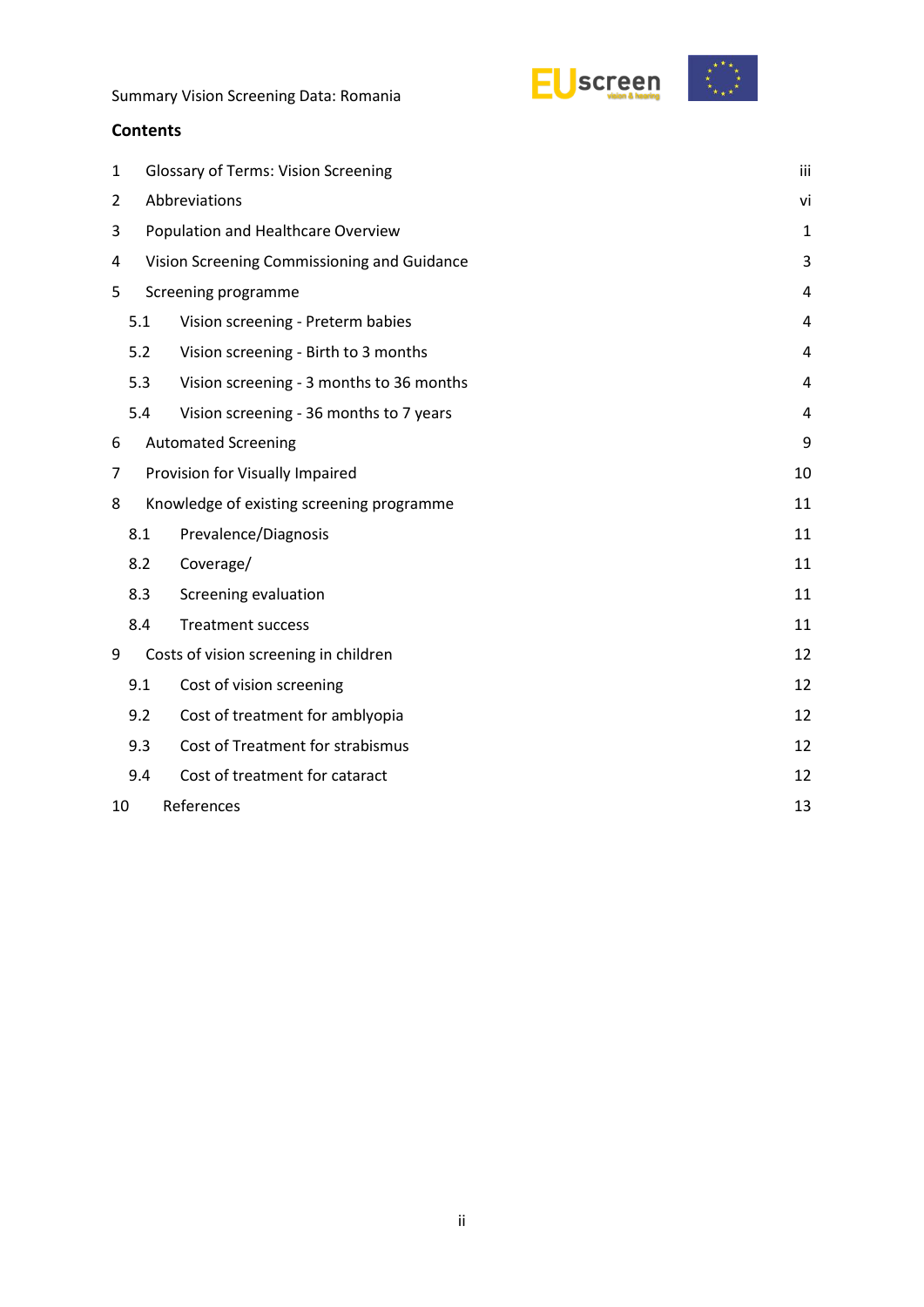



# <span id="page-2-0"></span>**1 Glossary of Terms: Vision Screening**

| <b>Abnormal test result</b> | A test result where a normal "pass" response could not be                                                                                                                                                                      |  |  |  |  |  |  |
|-----------------------------|--------------------------------------------------------------------------------------------------------------------------------------------------------------------------------------------------------------------------------|--|--|--|--|--|--|
|                             | detected under good conditions. The result on screening                                                                                                                                                                        |  |  |  |  |  |  |
|                             | equipment may indicate "no response," "fail," or "refer."                                                                                                                                                                      |  |  |  |  |  |  |
| <b>Attendance rate</b>      | The proportion of all those invited for screening that are tested<br>and receive a result:                                                                                                                                     |  |  |  |  |  |  |
|                             | Invited for screening includes all those that are offered<br>٠<br>the screening test.                                                                                                                                          |  |  |  |  |  |  |
|                             | Tested and receive a result could be a "pass" or "referral<br>٠<br>to diagnostic assessment".                                                                                                                                  |  |  |  |  |  |  |
|                             | Attendance rate provides information on the willingness of<br>families to participate in screening.                                                                                                                            |  |  |  |  |  |  |
| <b>Compliance with</b>      | The percentage of those who are referred from screening to a                                                                                                                                                                   |  |  |  |  |  |  |
| referral (percentage)       | diagnostic assessment that actually attend the diagnostic<br>assessment.                                                                                                                                                       |  |  |  |  |  |  |
|                             | Percentage of compliance provides information on the                                                                                                                                                                           |  |  |  |  |  |  |
|                             | willingness of families to attend the diagnostic assessment after                                                                                                                                                              |  |  |  |  |  |  |
|                             | referral from screening.                                                                                                                                                                                                       |  |  |  |  |  |  |
|                             |                                                                                                                                                                                                                                |  |  |  |  |  |  |
| Coverage                    | The proportion of those eligible for screening that are tested and<br>receive a result:                                                                                                                                        |  |  |  |  |  |  |
|                             | Eligible for screening includes those within the population<br>٠<br>that are covered under the screening or health care<br>programme.<br>Tested and receive a result could be a "pass" or "refer to<br>diagnostic assessment". |  |  |  |  |  |  |
|                             | Factors such as being offered screening, willingness to<br>participate, missed screening, ability to complete the screen, and<br>ability to document the screening results will influence the<br>coverage.                     |  |  |  |  |  |  |
| <b>False negatives</b>      | The percentage of children with a visual deficit (defined by the<br>target condition) that receive a result of "pass" during screening.<br>Example: If 100 children with visual deficit are screened, and 1                    |  |  |  |  |  |  |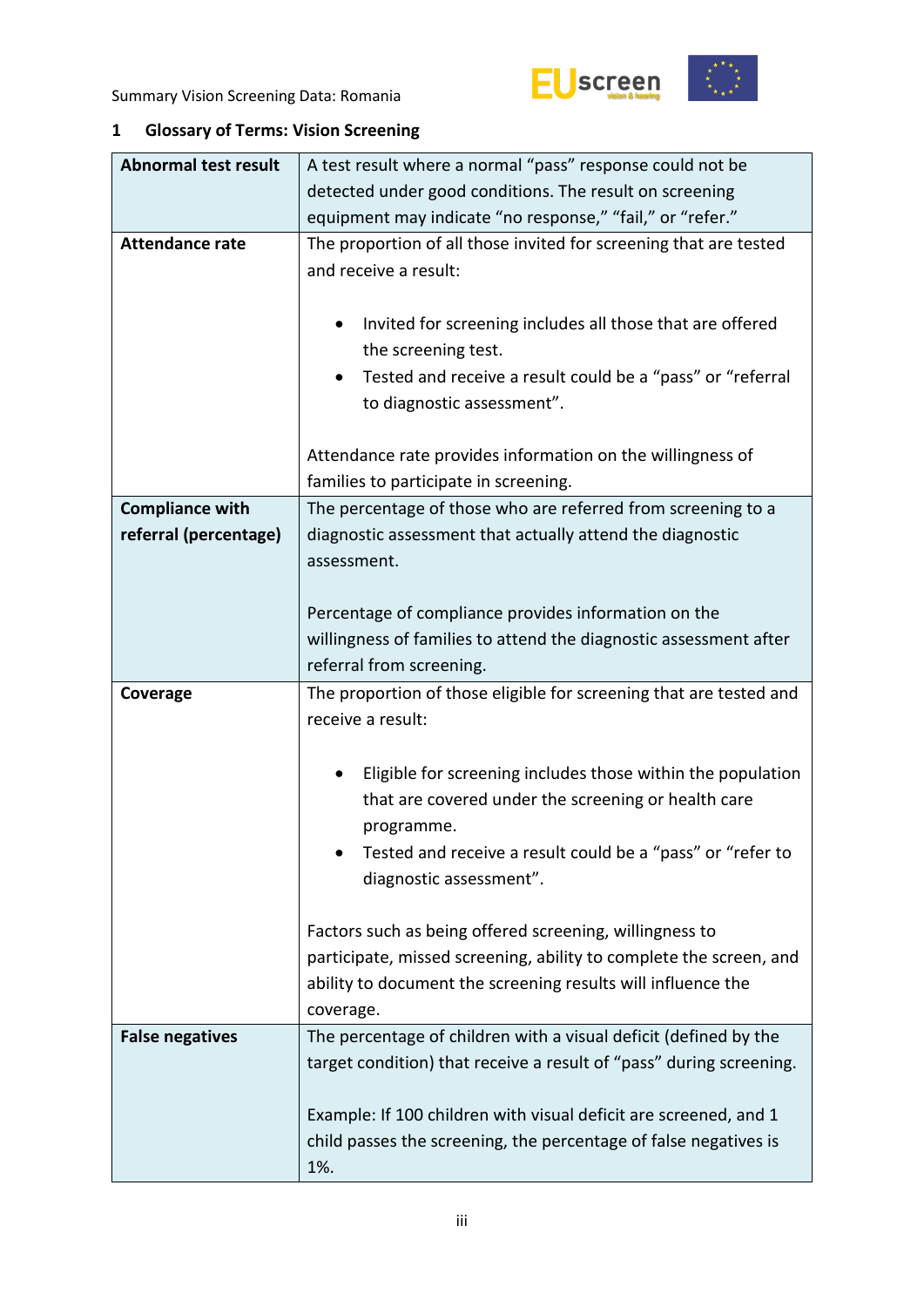



| <b>False positives</b>       | The percentage of children with normal vision that are referred    |  |  |  |  |
|------------------------------|--------------------------------------------------------------------|--|--|--|--|
|                              | from screening to a diagnostic assessment.                         |  |  |  |  |
| <b>Guidelines</b>            | Recommendations or instructions provided by an authoritative       |  |  |  |  |
|                              | body on the practice of screening in the country or region.        |  |  |  |  |
| <b>Vision screening</b>      | A person qualified to perform vision screening, according to the   |  |  |  |  |
| professional                 | practice in the country or region.                                 |  |  |  |  |
| <b>Inconclusive test</b>     | A test result where a normal "pass" response could not be          |  |  |  |  |
| result                       | detected due to poor test conditions or poor cooperation of the    |  |  |  |  |
|                              | child.                                                             |  |  |  |  |
| <b>Invited for screening</b> | Infants/children and their families who are offered screening.     |  |  |  |  |
| <b>Outcome of vision</b>     | An indication of the effectiveness or performance of screening,    |  |  |  |  |
| screening                    | such as a measurement of coverage rate, referral rate, number of   |  |  |  |  |
|                              | children detected, etc.                                            |  |  |  |  |
| Untreated amblyopia          | Those children who have not received treatment for amblyopia       |  |  |  |  |
|                              | due to missed screening or missed follow-up appointment.           |  |  |  |  |
| Persistent amblyopia         | Amblyopia that is missed by screening, or present after the child  |  |  |  |  |
|                              | has received treatment.                                            |  |  |  |  |
| <b>Positive predictive</b>   | The percentage of children referred from screening who have a      |  |  |  |  |
| value                        | confirmed vision loss.                                             |  |  |  |  |
|                              |                                                                    |  |  |  |  |
|                              | For example, if 100 babies are referred from screening for         |  |  |  |  |
|                              | diagnostic assessment and 10 have normal vision and 90 have a      |  |  |  |  |
|                              | confirmed visual defect, the positive predictive value would be    |  |  |  |  |
|                              | 90%.                                                               |  |  |  |  |
| <b>Prevalence</b>            | The percentage or number of individuals with a specific disease    |  |  |  |  |
|                              | or condition. Prevalence can either be expressed as a percentage   |  |  |  |  |
|                              | or as a number out of 1000 individuals within the same             |  |  |  |  |
|                              | demographic.                                                       |  |  |  |  |
| Programme                    | An organised system for screening, which could be based            |  |  |  |  |
|                              | nationally, regionally or locally.                                 |  |  |  |  |
| Protocol                     | Documented procedure or sequence for screening, which could        |  |  |  |  |
|                              | include which tests are performed, when tests are performed,       |  |  |  |  |
|                              | procedures for passing and referring, and so forth.                |  |  |  |  |
| <b>Quality assurance</b>     | A method for checking and ensuring that screening is functioning   |  |  |  |  |
|                              | adequately and meeting set goals and benchmarks.                   |  |  |  |  |
| Referral criteria            | A pre-determined cut-off boundary for when a child should be       |  |  |  |  |
|                              | re-tested or seen for a diagnostic assessment.                     |  |  |  |  |
| <b>Risk babies / Babies</b>  | All infants that are considered to be at-risk or have risk-factors |  |  |  |  |
| at-risk                      | for vision defects/ophthalmic pathology according to the           |  |  |  |  |
|                              | screening programme.                                               |  |  |  |  |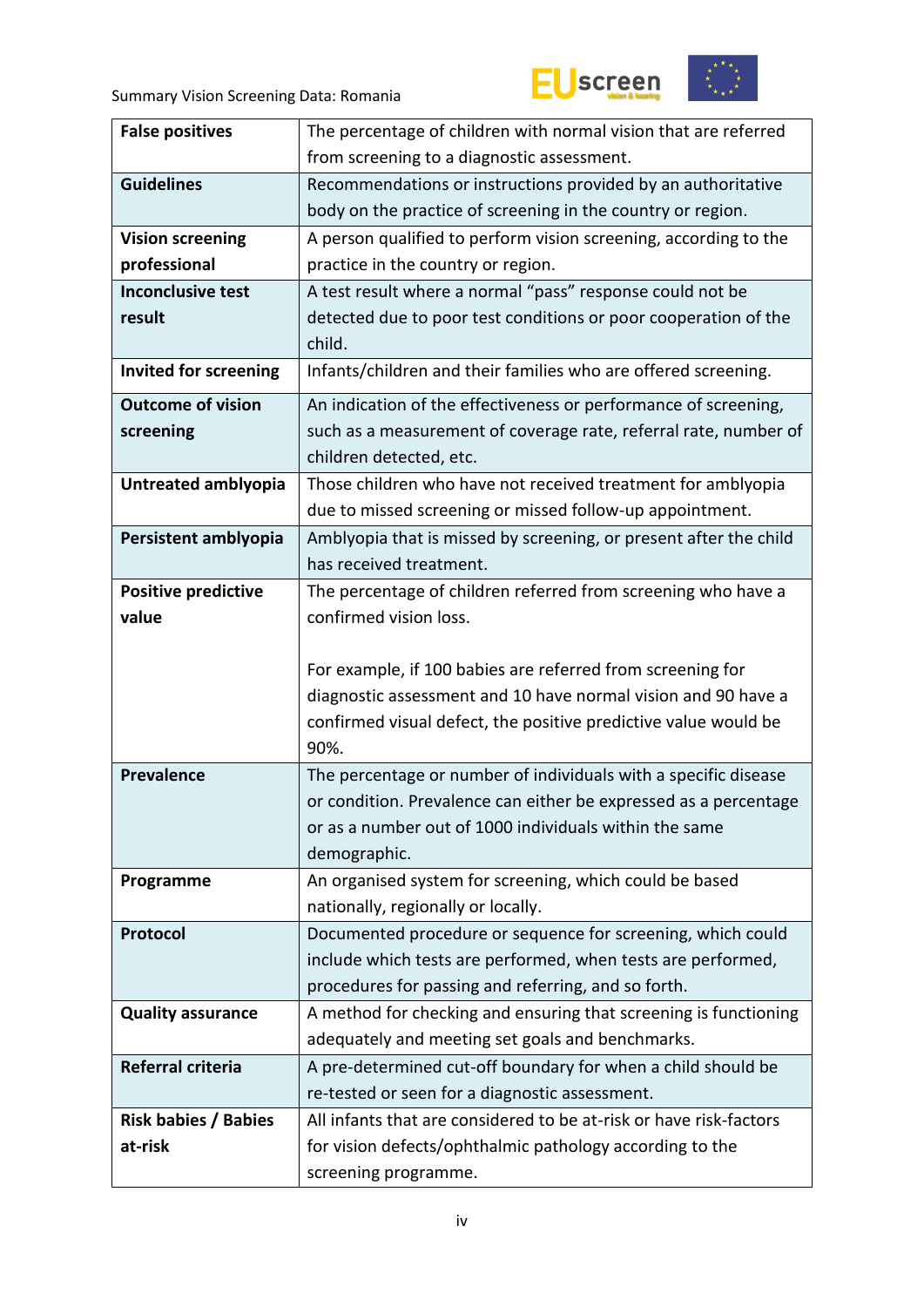



|                         | Two common risk factors are admission to the neonatal-intensive    |
|-------------------------|--------------------------------------------------------------------|
|                         | care unit (NICU) or born prematurely. However, other risk factors  |
|                         | for visual defects may also be indicated in the screening          |
|                         | programme.                                                         |
| Sensitivity             | The percentage of children with visual defects that are identified |
|                         | via the screening programme.                                       |
|                         |                                                                    |
|                         | For example, if 100 babies with visual defects are tested, and 98  |
|                         | of these babies are referred for diagnostic assessment and 2 pass  |
|                         | the screening, the sensitivity is 98%.                             |
| <b>Specificity</b>      | The percentage of children with normal vision that pass the        |
|                         | screening.                                                         |
|                         |                                                                    |
|                         | For example, if 100 babies with normal vision are tested, and 10   |
|                         | of these babies are referred for diagnostic assessment and 90      |
|                         | pass the screening, the specificity is 90%.                        |
| <b>Target condition</b> | The visual defect you are aiming to detect via the screening       |
|                         | programme.                                                         |
|                         |                                                                    |
| Well, healthy babies    | Infants who are not admitted into the NICU or born prematurely     |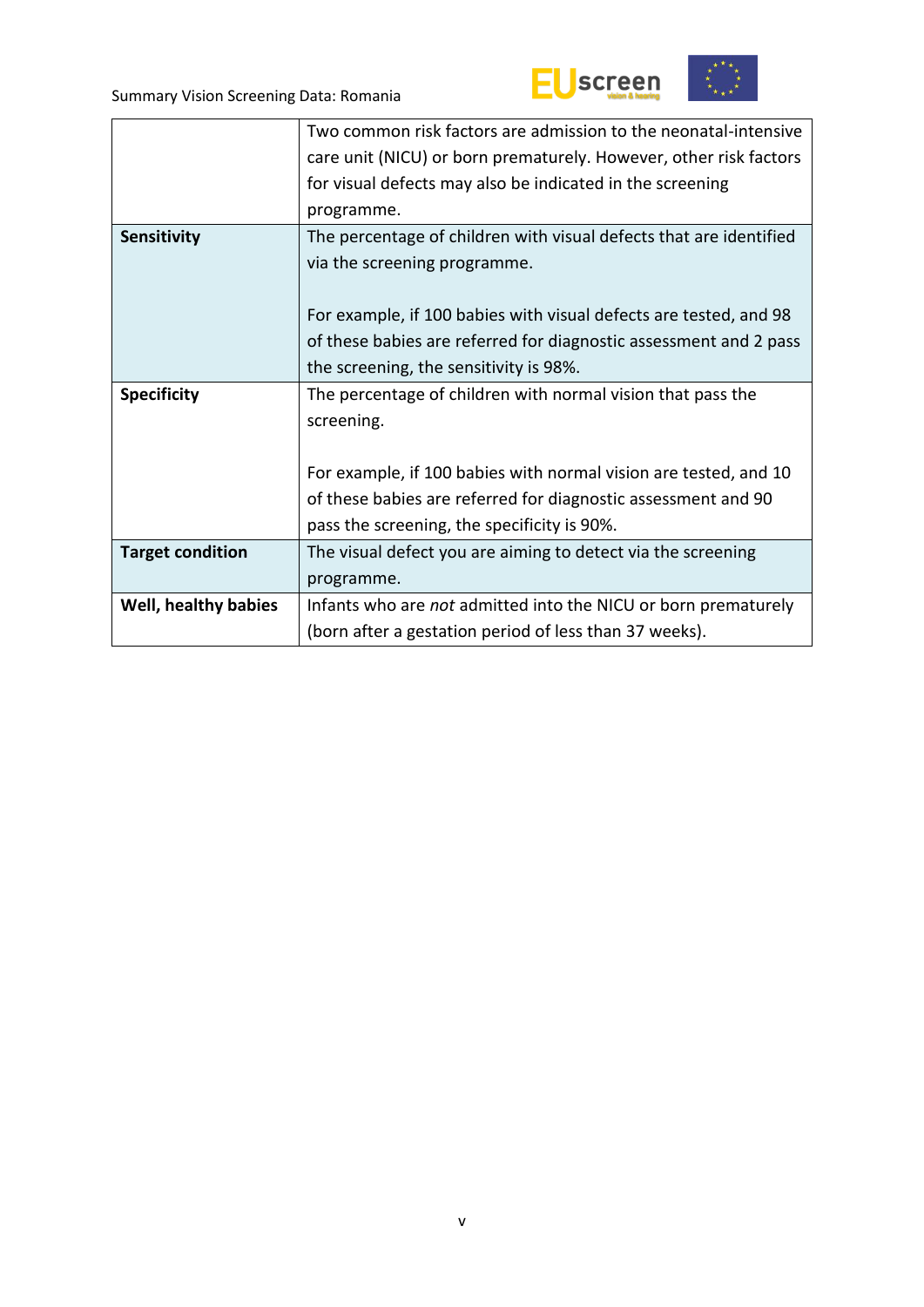

- <span id="page-5-0"></span>**2 Abbreviations ACT** Alternating Cover Test **AR** Autorefraction **AS** Automated Screening **CT** Cover Test **CV** Colour Vision
- **EI** Eye Inspection
- **EM** Eye Motility
- **Fix** Fixation
- **GDP** Gross Domestic Product
- **GP** General Practitioner
- **Hir** Hirschberg
- **NICU** Neonatal-intensive care unit
- **PM** Pursuit Movements
- **PPP** Purchasing Power Parity
- **PR** Pupillary Reflexes
- **RE** Retinal Examination
- **ROP** Retinopathy of Prematurity
- **RR** Red Reflex Testing
- **SV** Stereopsis
- **VA** Visual Acuity
- **WHO** World Health Organisation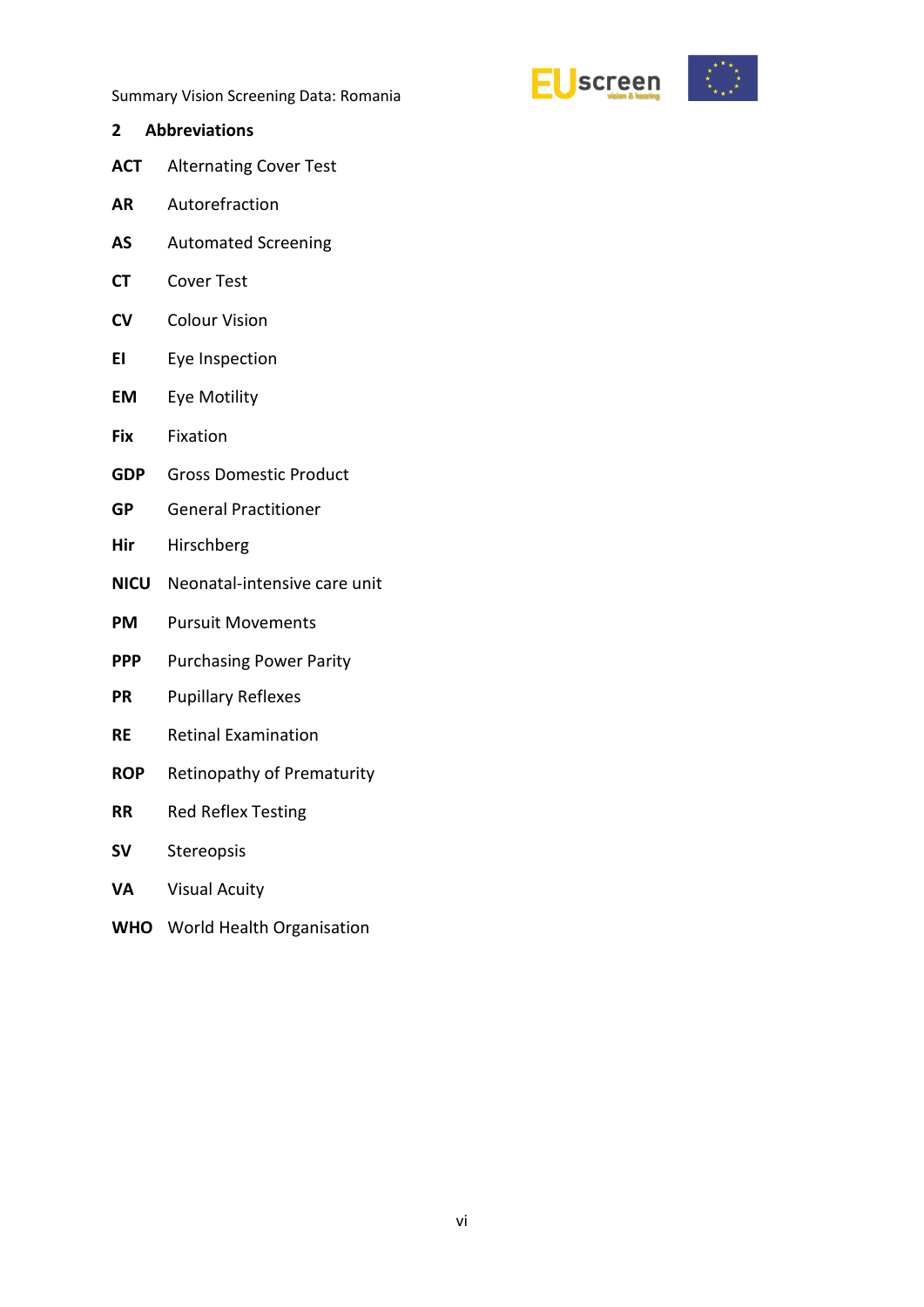

#### <span id="page-6-0"></span>**3 Population and Healthcare Overview**

The population of Romania is 19,586,539 (World Bank, 2018a) and birth rate is estimated at 9.6 births/1,000 population in 2016 (World Bank, 2018b).The change in population and birth rate from 1960 to 2017 is shown in Figure 1, graphs A and B respectively.

Romania has a reported population density of 85 people per square kilometre in 2017 and this has risen from 81 people per square kilometre in 1961 (World Bank, 2018c). In terms of healthcare facilities, the total density of hospitals in 2013 was 1.68 per 100,000 population (WHO, 2016a). Infant mortality in 2017 is estimated at 6.6 deaths/1,000 live births in total (World Bank, 2018d).

The average life expectancy in Romania is estimated at 75 years (World Bank, 2018e), with a death rate of 13 deaths/1,000 population in 2016 (World Bank, 2018f). Romania has a gross national income per capita (PPP int. \$, 2013) of \$18,000 (WHO, 2016b). The estimated total expenditure on health per capita in 2014 was \$1,079 (Intl \$) and the total expenditure on health in 2014 as percentage of GDP was 5.6% (WHO, 2016b).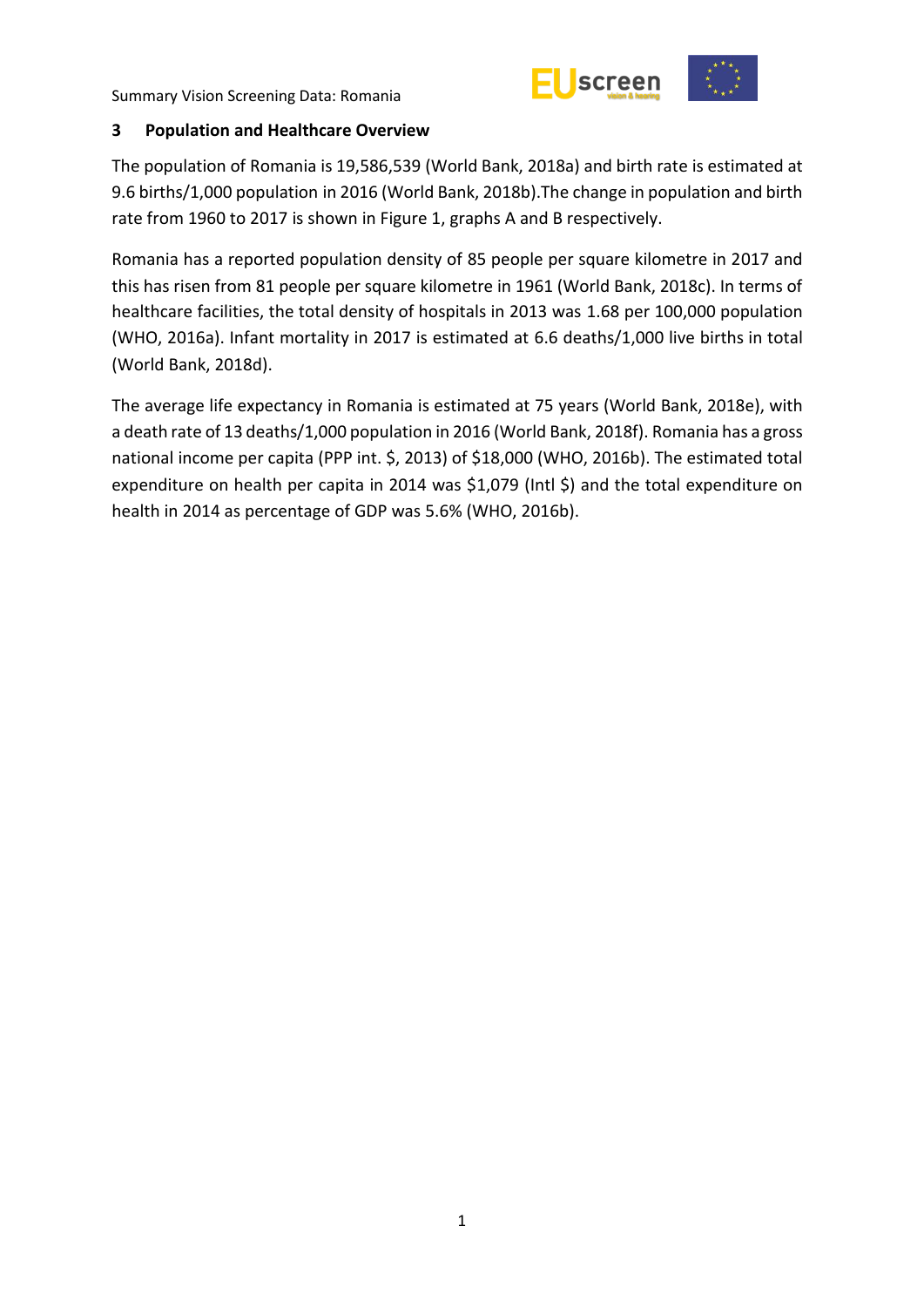

*Figure 1: Change in the Total Population and Birth Rate in Romania between 1960 and 2017*

*Source: Information sourced from World Bank (2018)*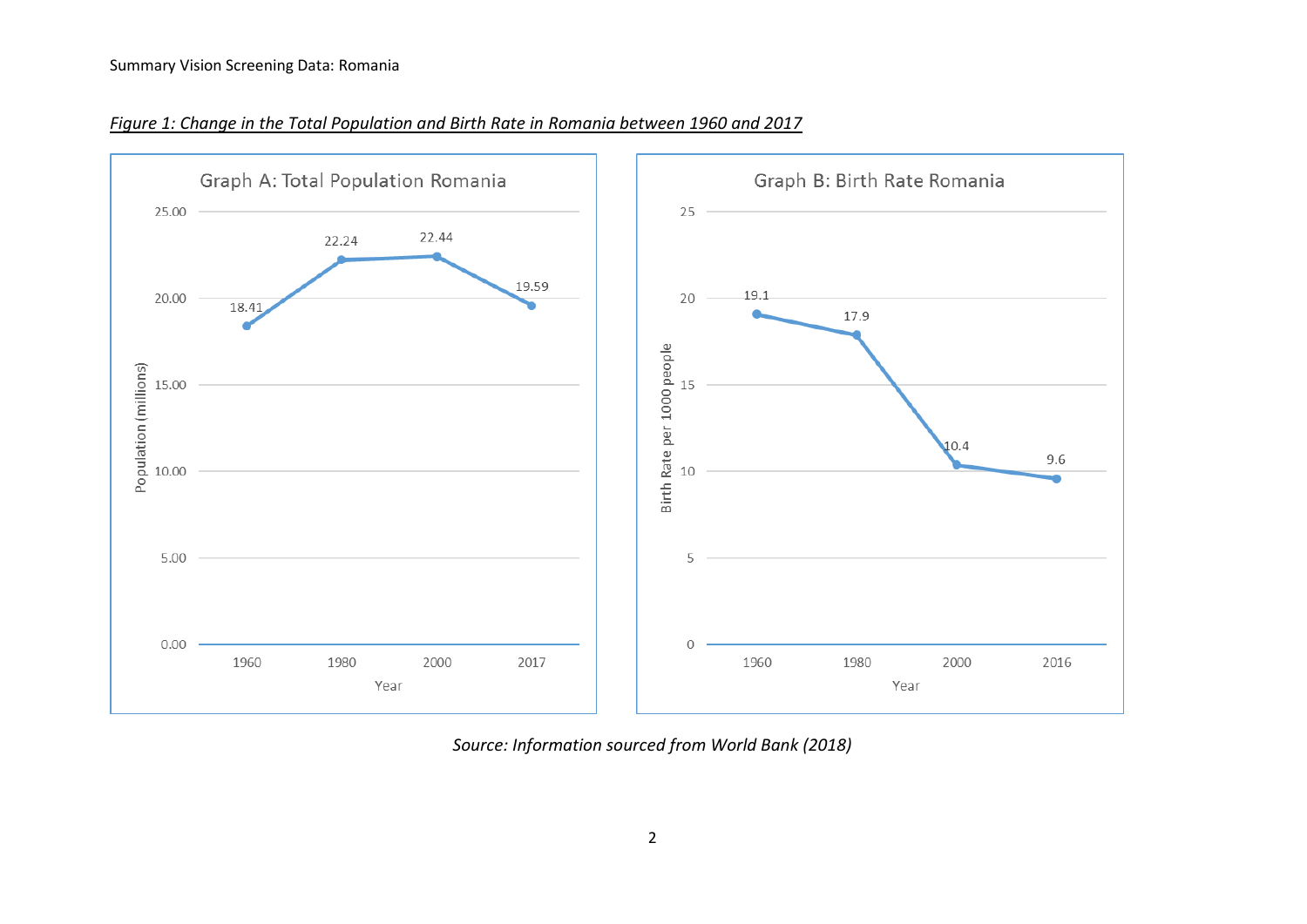## <span id="page-8-0"></span>**4 Vision Screening Commissioning and Guidance**

Vision screening in Romania is organised regionally, by the local Lions Clubs. The local Lions Clubs vary according to the region of the country where they are situated, they offer screening in different regions of the country periodically. Screening is offered to children enrolled in state funded kindergartens. There are no differences in protocols operating in each region. In Cluj, vision screening was implemented in 2012 and this ended in 2014; this was the end of the periodic vision screening for this area. In 2012, screening was offered to children enrolled in state-funded kindergartens between the ages of 3 to 6 years. It is estimated that this was the first vision screening offered for this age group.

Retinopathy of prematurity (ROP) screening was implemented in 2002 and is ongoing in the counties where there are medical universities, for instance in Bucharest, Lasi, Cluj and Timisoara. The rest of the counties do not provide ROP screening and instead, each region must rely on periodic vision screening to occur in their respective region. To date, it is estimated that vision screening has been organized by local Lions Clubs in Cluj, Timis, Mures, Arad, Bihor, Vaslui, Prahova, Bacau, Calarasi, Bucuresti, Iasi, Brasov, Sibiu, Hunedoara and Constanta.

The periodic vision screening is funded through charities and university grants with these programmes embedded into a general preventative child healthcare screening system. The content of these vision screening programmes is decided upon by the Lions Club and by a University.

Ophthalmologists conduct vision screening; these professionals go into kindergartens to perform the periodic vision screening. It is estimated that there are less than one ophthalmologist per million population. Nurses and optometrists have been identified as general professionals who do not screen, but could do so with additional training. However, there is currently no specific training available to perform vision screening.

Vision screening takes place in hospitals, child healthcare centres, or kindergartens. The vision screening programme for ROP changed since its implementation when in 2004 it was extended to the entire country. ROP screening is carried out in cities with medical universities and those that have a specialist and the necessary equipment. All children who meet the criteria are screened for ROP. Children from counties with no ROP specialist are referred to the next available ROP screening centre. There are national general vision screening guidelines.

There is no defined mechanism for revision and review of vision screening programmes in terms of frequency, personnel to perform it or funding. The government has not implemented quality monitoring of vision screening and no other mechanism for this is in place; any information collected is reported on an individual basis by the screening personnel. There has been no research concerning the vision screening programmes, no cost-effectiveness analysis, or any other studies on the effectiveness of vision screening programme in Romania.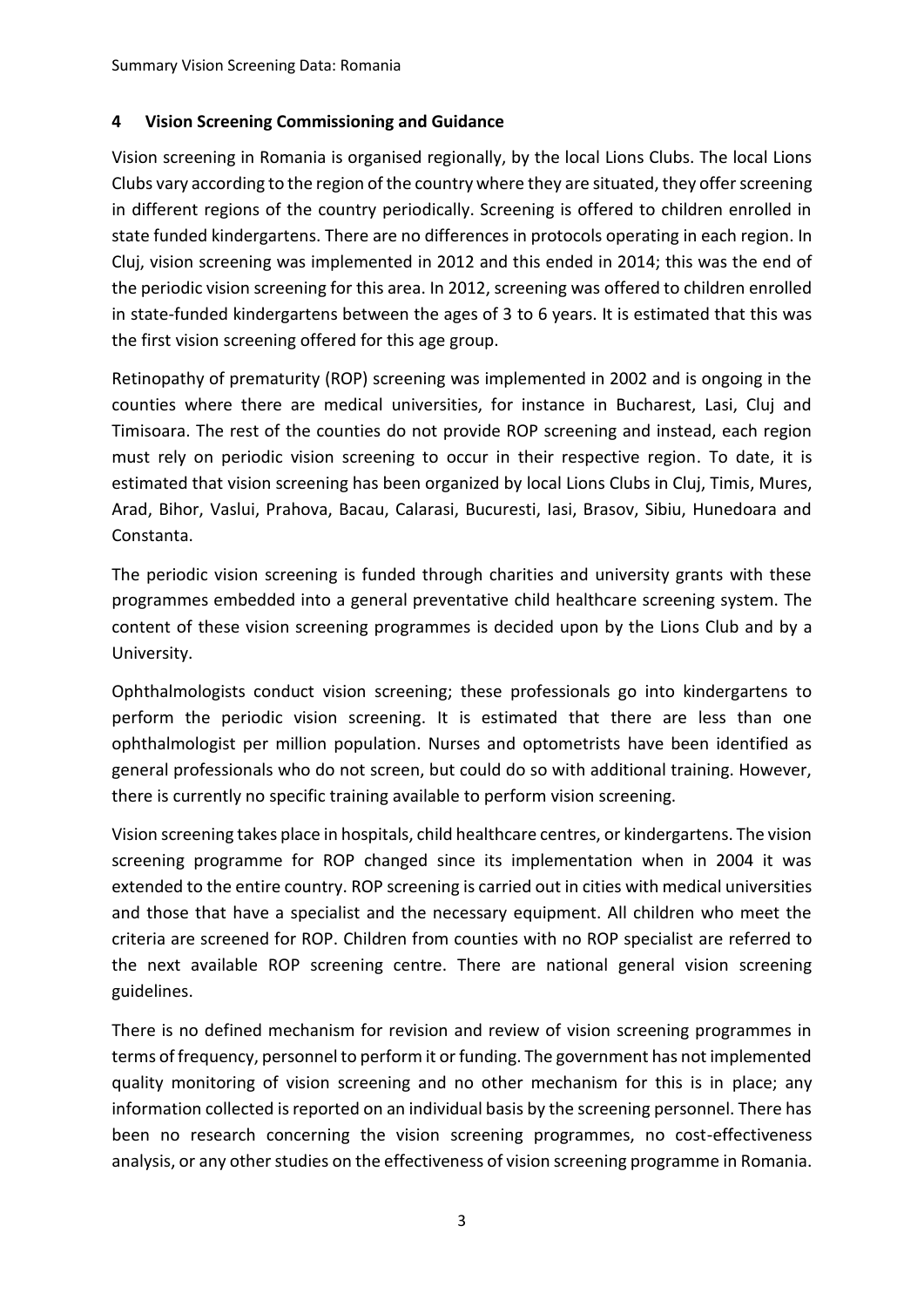## <span id="page-9-0"></span>**5 Screening programme**

The targets conditions for vision screening are reduced visual acuity (VA), refractive error, strabismus and ROP. The health care professionals delivering vision screening, venue for screening and tests used vary depending on the age of the child as shown in Tables 1, 2 and 3 respectively. Specific details of the screening offered within each age group are described more fully in sections 5.1 to 5.4 below.

## <span id="page-9-1"></span>*5.1 Vision screening - Preterm babies*

Preterm babies aged up to 3 months are screened by ophthalmologists in neonatology departments, NICUs, Premature Health Care Centres, or Ophthalmology departments for babies discharged home. The tests used are red reflex testing, Hirschberg test, retinal examination and pupillary reflexes.

## <span id="page-9-2"></span>*5.2 Vision screening - Birth to 3 months*

Well, healthy babies up to the age of 3 months are screened by either a paediatrician, or general practitioner (GP) at either a hospital, child healthcare centre, the child's home or GPs office. At birth, in the neonatology department an eye inspection and pupillary reflex are performed by the neonatologist. After discharge, the GP performs regular general exams at one month intervals. Part of the general examination is eye inspection, pursuit movements and pupillary reflexes. Ophthalmologists perform fundus red reflex testing if a child is referred. Referral is initiated when the paediatrician/neonatologist or GP detect an abnormality during the eye inspection, pursuit movements, or pupillary reflexes. Referral criteria include white pupil, manifest strabismus, nystagmus, evident abnormalities of the eye and surrounding structures (e.g. eye lids), absent pupillary reflexes or no pursuit movement after the age of two months. The child is then immediately referred to an ophthalmologist where further diagnostic tests are carried out. These include automated screening (PlusOptix), red reflex, retinal examination, cover test and an intraocular pressure (IOP) measurement (depending on the findings during the examination). The parents can also request for their child to be seen by an ophthalmologist, irrespective of the result from the GP or paediatrician. If insufficient cooperation is impeding a diagnosis, then an examination is performed under inhalator sedation of the baby.

#### <span id="page-9-3"></span>*5.3 Vision screening - 3 months to 36 months*

No vision screening programmes are currently available in Romania for children of prekindergarten age, between 3 months and 36 months.

#### <span id="page-9-4"></span>*5.4 Vision screening - 36 months to 7 years*

Children aged between 36 months and 7 years are screened by an ophthalmologist in kindergarten. This is dependent on whether or not the specific region is benefitting from periodic organised vision screening. Therefore, this screening may take place once and this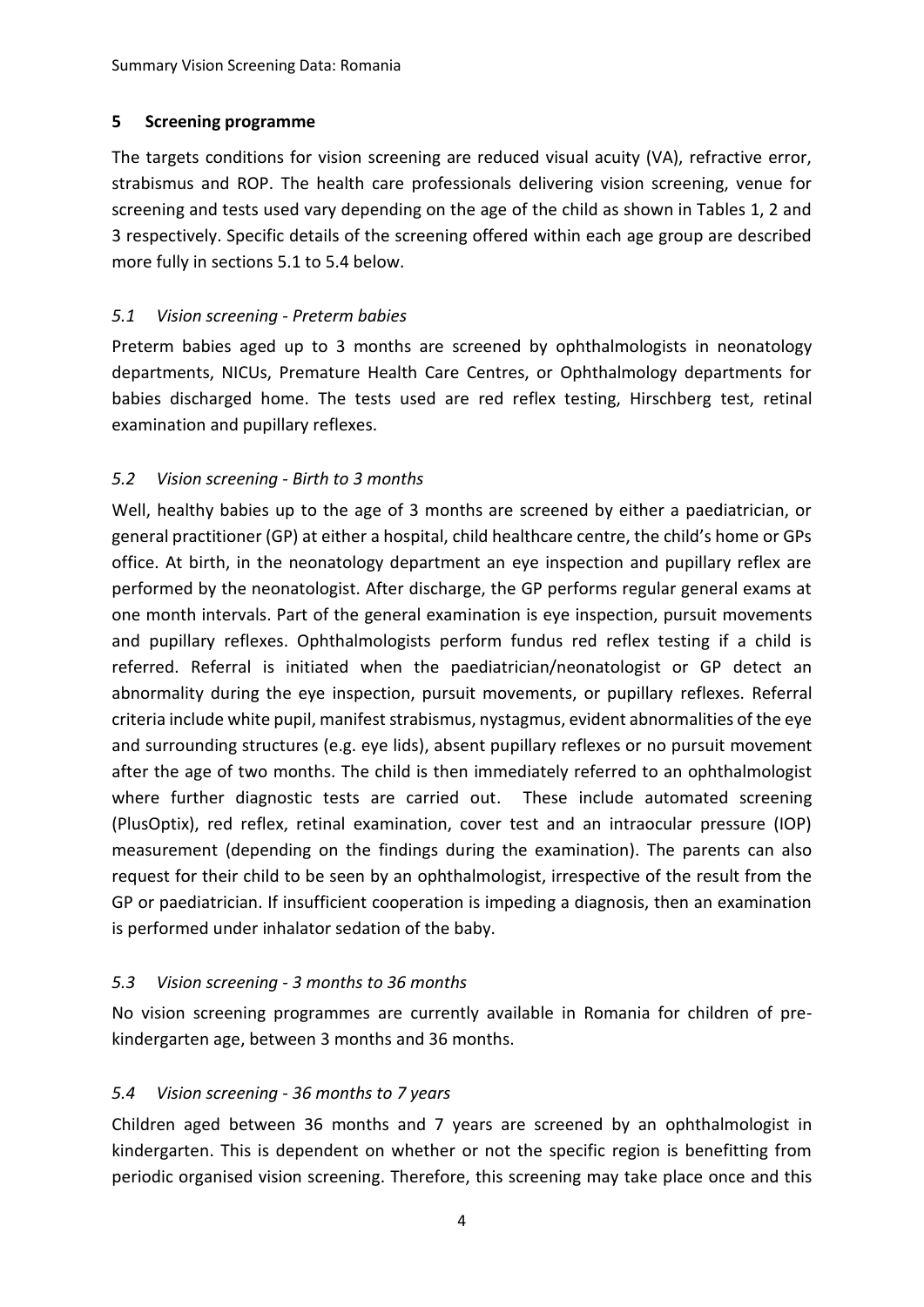age, more than once, or not at all. Tests conducted are eye motility, pursuit movements, cover test, alternating cover test, visual acuity measurement and automated vision screening (PlusOptix). After one inconclusive test, the child is referred to an ophthalmologist for a further consultation. Referral criteria for children aged 36 months to 7 years are reduced VA, 0.2 logMAR (0.63 decimal, 6/9.5 Snellen) with 2-line difference, positive cover test (manifest or latent strabismus), or refractive error (hyperopia >3 Dioptres; myopia, astigmatism >1 Dioptres) and/or anisometropia. Visual acuity is tested using a Tumbling E chart, in logMAR, using both crowded and individual optotype cards, with a range of 0.1 – 1.0 at 5 metres. VA measurement is always performed by an ophthalmologist, and this is done for the first time with children aged 3 years. It is not known if a second measurement of visual acuity is taken, and if it is, at what age (as this depends on whether another screening episode takes place).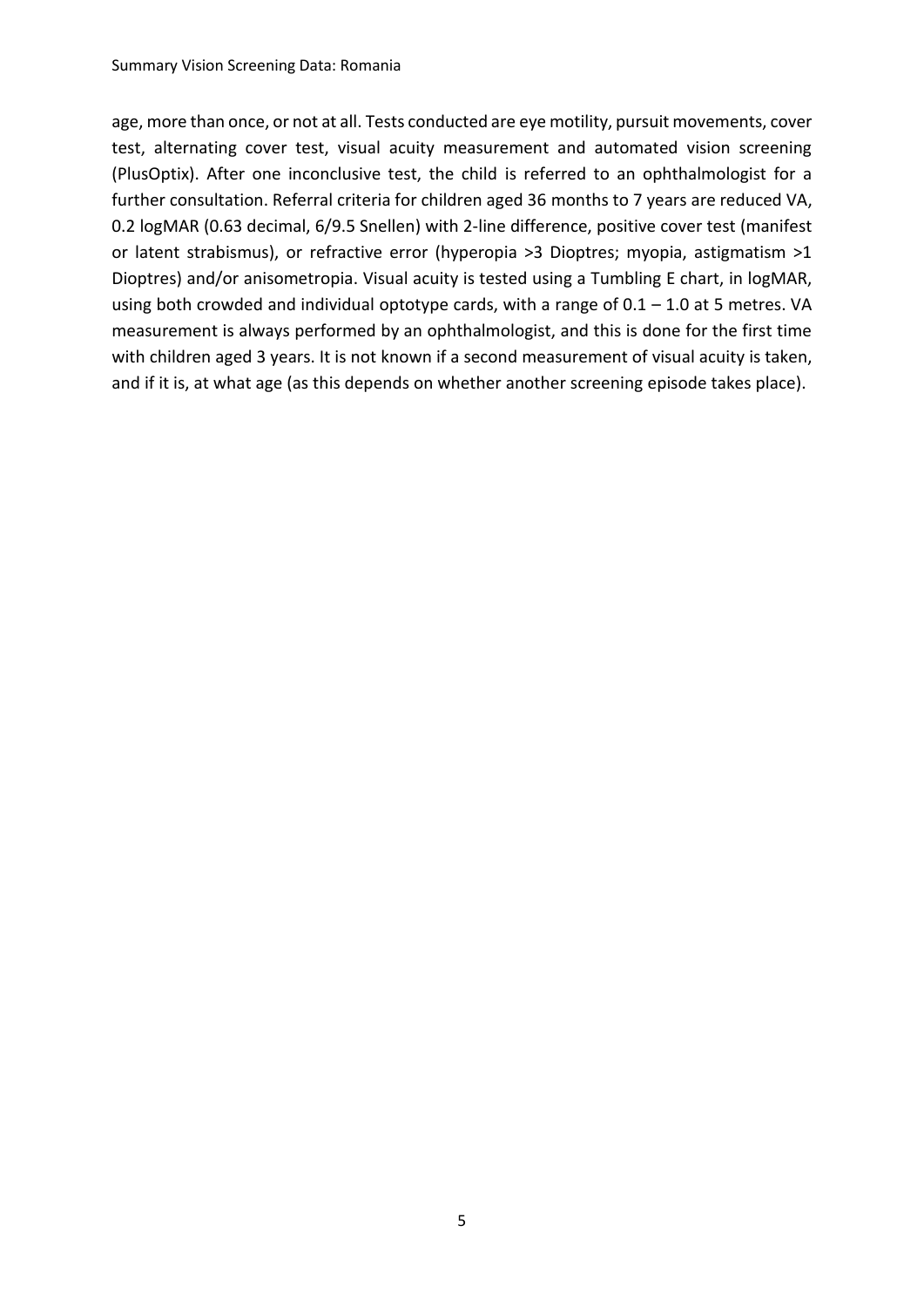| Table 1        | Ophthalmologist | Paediatrician  | GP             |
|----------------|-----------------|----------------|----------------|
| Preterm babies | $\checkmark$    | $\pmb{\times}$ | $\pmb{\times}$ |
| 0 to 3 months  | ✓               | $\checkmark$   | ✓              |
| 3 to 36 months | $\pmb{\times}$  | $\pmb{\times}$ | $\pmb{\times}$ |
| 3 to 7 years   | $\checkmark$    | $\pmb{\times}$ | $\pmb{\times}$ |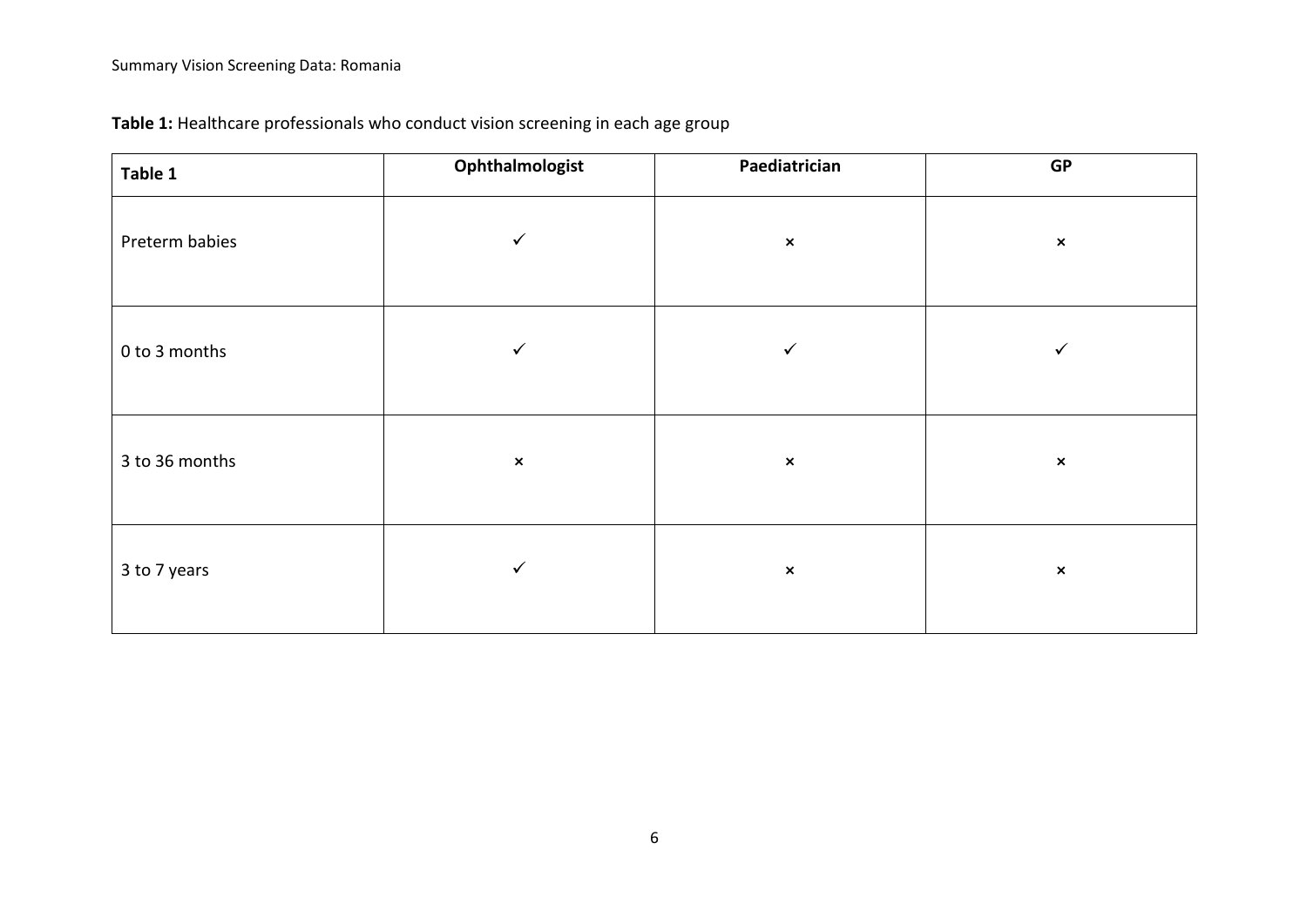| Table 2              | E1             | <b>RR</b>      | EM                        | Hir            | <b>RE</b>      | PM             | <b>PR</b>      | <b>CT</b>      | <b>ACT</b>     | VA             | <b>AS</b>                 |
|----------------------|----------------|----------------|---------------------------|----------------|----------------|----------------|----------------|----------------|----------------|----------------|---------------------------|
| Preterm<br>babies    | $\pmb{\times}$ | $\checkmark$   | $\boldsymbol{\mathsf{x}}$ | $\checkmark$   | $\checkmark$   | $\pmb{\times}$ | $\checkmark$   | $\pmb{\times}$ | $\pmb{\times}$ | $\pmb{\times}$ | $\pmb{\times}$            |
| $0$ to $3$<br>months | $\checkmark$   | $\checkmark$   | $\boldsymbol{\mathsf{x}}$ | $\pmb{\times}$ | $\pmb{\times}$ | $\checkmark$   | $\checkmark$   | $\pmb{\times}$ | $\pmb{\times}$ | $\pmb{\times}$ | $\boldsymbol{\mathsf{x}}$ |
| 3 to 36<br>months    | $\pmb{\times}$ | $\pmb{\times}$ | $\boldsymbol{\mathsf{x}}$ | $\pmb{\times}$ | $\pmb{\times}$ | $\pmb{\times}$ | $\pmb{\times}$ | $\pmb{\times}$ | $\pmb{\times}$ | $\pmb{\times}$ | $\pmb{\times}$            |
| $3$ to $7$<br>years  | $\pmb{\times}$ | $\pmb{\times}$ | $\checkmark$              | $\pmb{\times}$ | $\pmb{\times}$ | $\checkmark$   | $\pmb{\times}$ | $\checkmark$   | $\checkmark$   | $\checkmark$   |                           |

**Table 2:** Vision screening tests used in vision screening for each age group

*Key: EI: Eye Inspection; RR: Red Reflex Testing; EM: Eye Motility; Hir: Hirschberg test; RE: Retinal Examination; PM: Pursuit Movements; PR: Pupillary Reflexes; CT: Cover Test; ACT: Alternating Cover Tests; VA: Visual Acuity; AS: Automated Screening*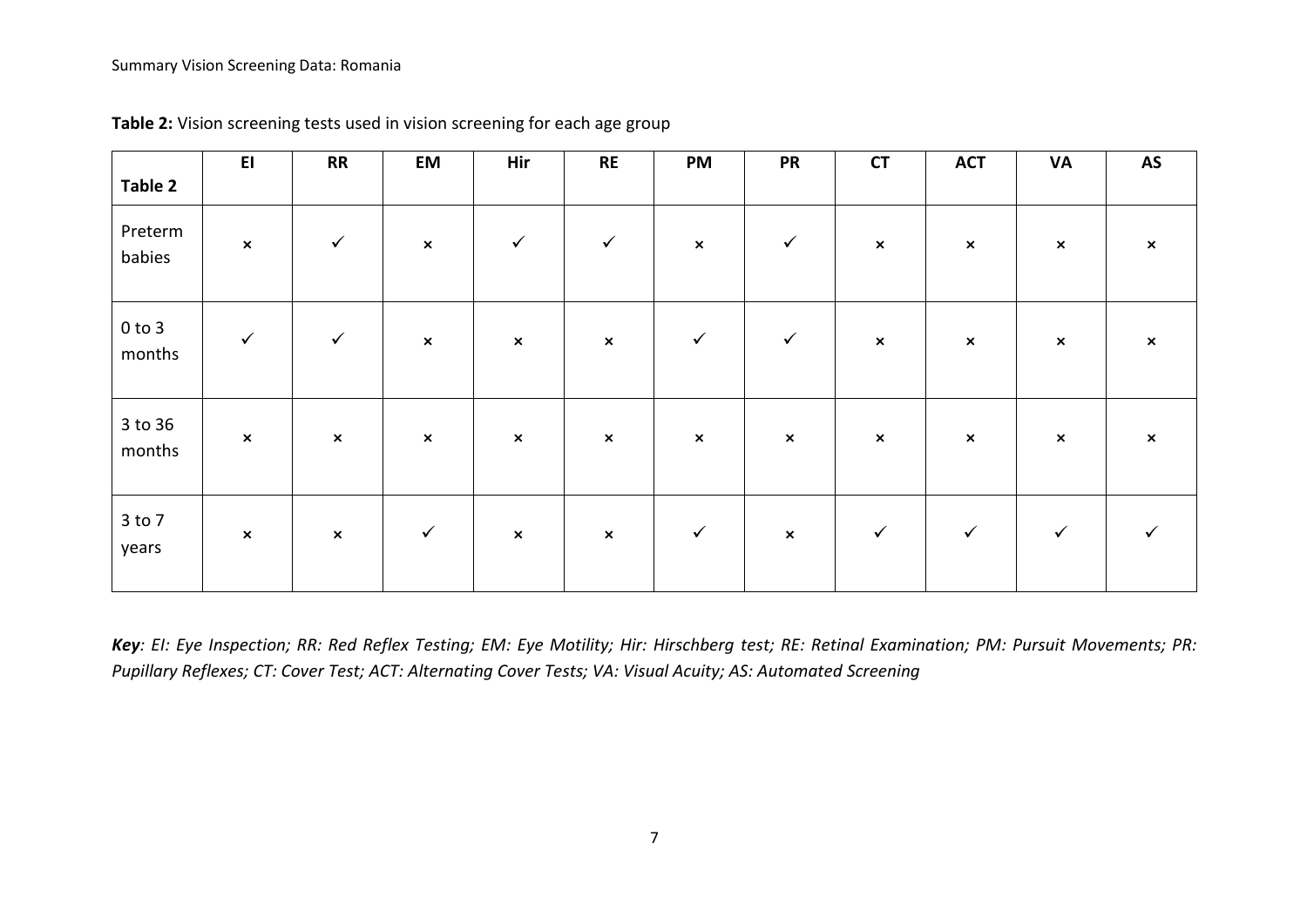**Table 3:** Location of vision screening for each age group

| Table 3        | Hospital       | Hospital       | Kindergarten   | Child<br>Healthcare<br>Centre | <b>Parents Home</b> | <b>GPs Office</b> |
|----------------|----------------|----------------|----------------|-------------------------------|---------------------|-------------------|
| Preterm babies | $\checkmark$   | $\pmb{\times}$ | $\pmb{\times}$ | $\checkmark$                  | $\pmb{\times}$      | $\pmb{\times}$    |
| 0 to 3 months  | $\pmb{\times}$ | $\checkmark$   | $\pmb{\times}$ | $\checkmark$                  | $\checkmark$        | $\checkmark$      |
| 3 to 36 months | $\pmb{\times}$ | $\pmb{\times}$ | $\pmb{\times}$ | $\pmb{\times}$                | $\pmb{\times}$      | $\pmb{\times}$    |
| 3 to 7 years   | $\pmb{\times}$ | $\pmb{\times}$ | $\checkmark$   | $\pmb{\times}$                | $\pmb{\times}$      | $\pmb{\times}$    |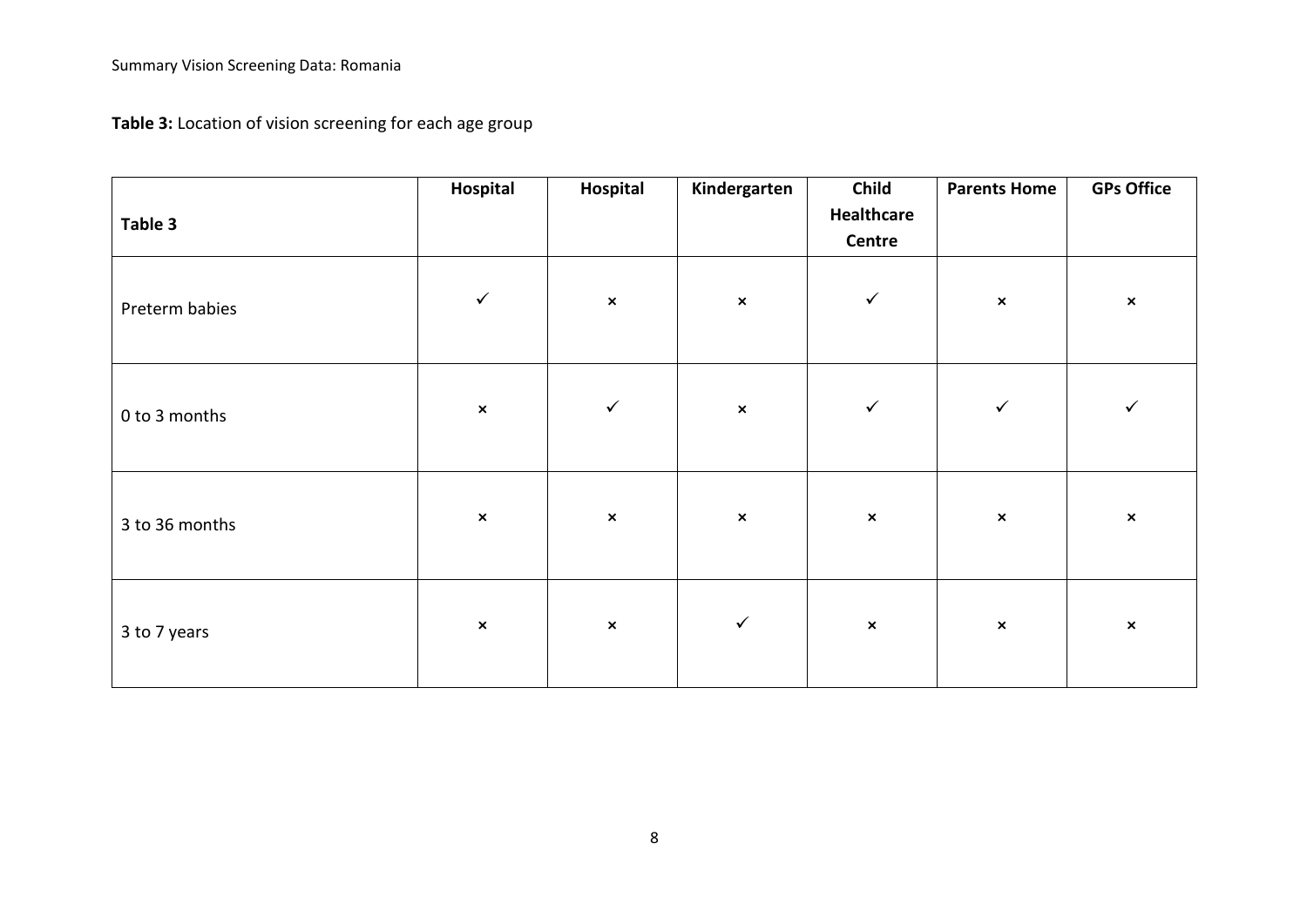## <span id="page-14-0"></span>**6 Automated Screening**

Automated vision screening is achieved using handheld, portable devices designed to detect presence of refractive error in infants from 6 months of age. It provides objective results and is used to detect amblyopic risk factors. This differs from other methods used to screen children for amblyopia which focus on detection of the actual condition and the resulting visual loss.

In Romania, the PlusOptix device is used. It is estimated that the device costs between 6000 and 8000 Euros. The maintenance costs for this device are not known. Devices are only replaced when it is no longer functional or accurate.

Autorefractors, such as PlusOptix, are used for both screening and consultation with uncooperative children. For screening, this device has been used for all children who were screened in kindergarten by the organised periodic Lions Club campaign. It is used on all children who are being screened, independent of age and whether or not they are borderline/fail on the VA test. It is used in combination with VA measurement and cover test and the referral criteria are said to be based on common sense/professional opinion, with no specific guidelines. For example the criteria may be considered as hypermetropia >3 Dioptres, myopia or astigmatismand anisometropia> 1 Dioptres. If the PlusOptix is used with a VA test and the child passes a VA test, but fails on a PlusOptix, the child still is referred.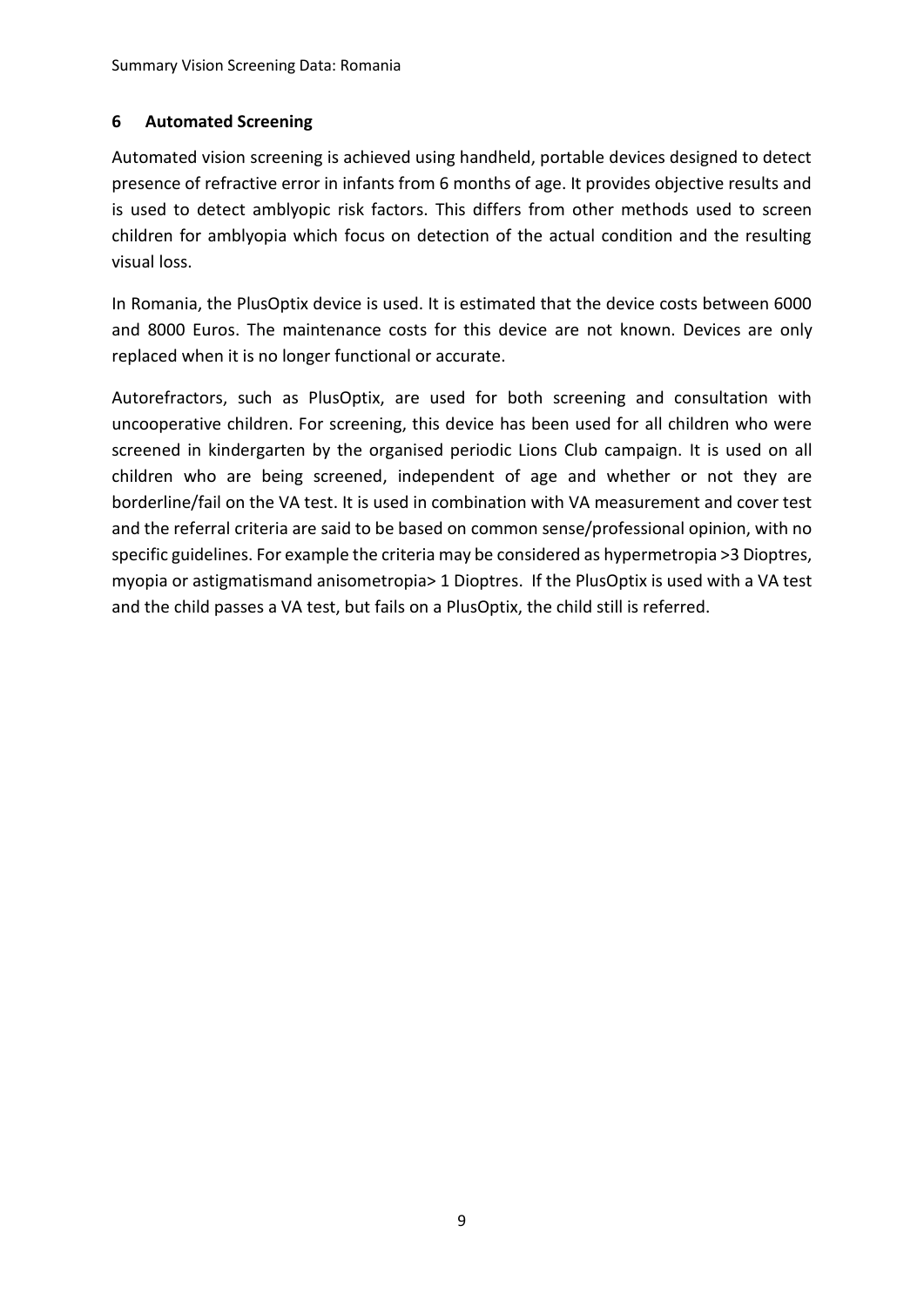#### <span id="page-15-0"></span>**7 Provision for Visually Impaired**

In Romania, there are 7 schools for the blind or severely visually impaired children. These schools are located in Bucharest (two schools), Arad, Cluj-Napoca, Buzau, Timisoara and Targu Frumos. The number of children attending these schools is not known exactly, however classes usually comprise of about 6 to 8 children, and cater for children from kindergarten to high school level. The costs per child for these schools are not known. There is no special support for visually impaired children, such as magnifying glasses, who attend regular mainstream state schools.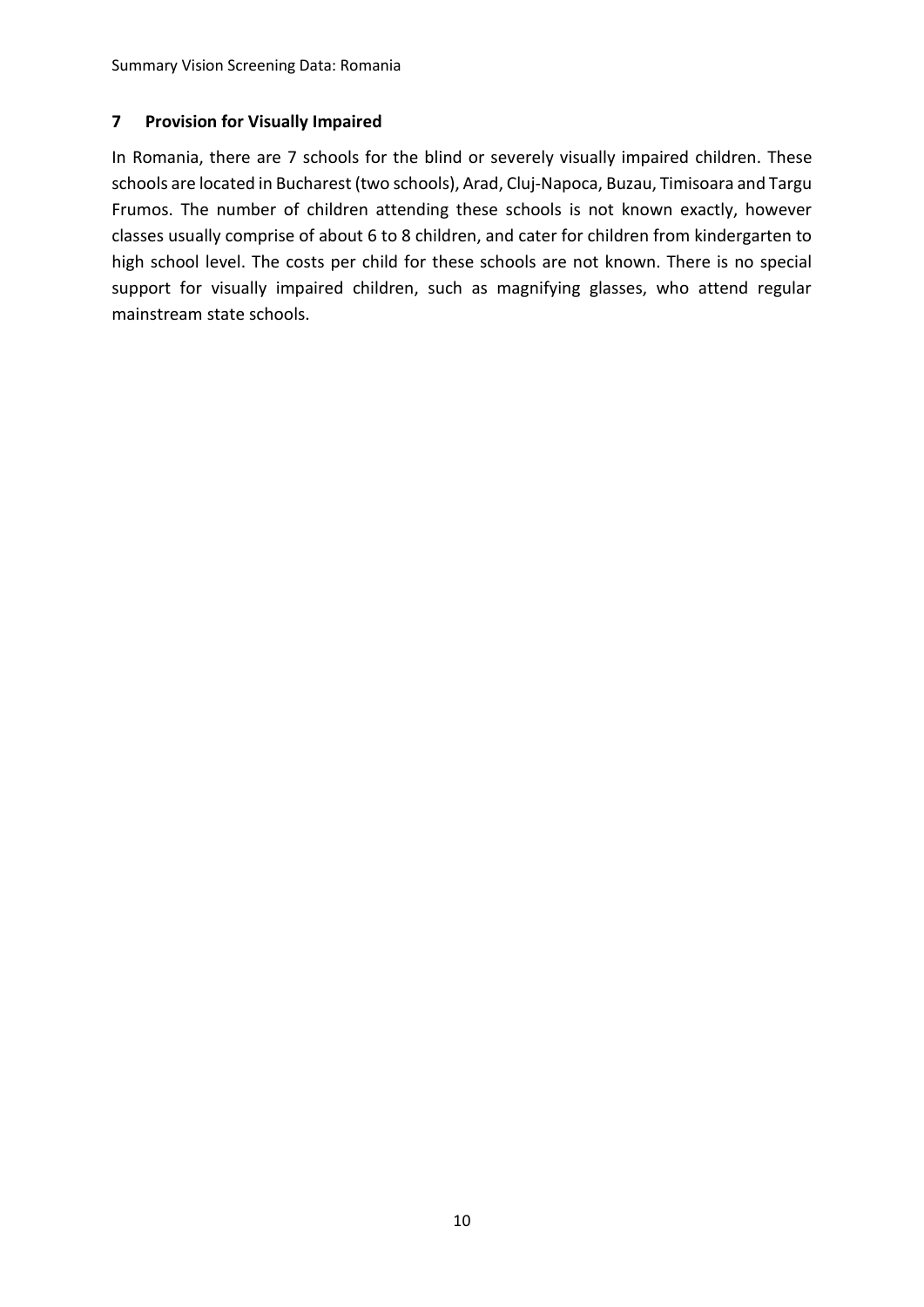#### <span id="page-16-0"></span>**8 Knowledge of existing screening programme**

#### <span id="page-16-1"></span>*8.1 Prevalence/Diagnosis*

There is no data available concerning the prevalence of strabismus or amblyopia in children aged up to 7 years.

#### <span id="page-16-2"></span>*8.2 Coverage/*

There is no data available concerning the percentage of children who are invited for vision screening. When vision screening is carried out by the Lions Club in kindergartens, a notification letter or email is sent to the parents who must give their consent for the screening. There is no data to document the coverage, attendance or outcomes of any vision screening completed before the age of 7 years.

#### <span id="page-16-3"></span>*8.3 Screening evaluation*

There is no data available regarding the efficacy of the screening methods and tools used in Romania for children aged up to 7 years.

#### <span id="page-16-4"></span>*8.4 Treatment success*

All eligible children are offered treatment. Ophthalmologists are the only professionals who prescribe glasses to children under the age of 7 years. Other treatment options include patching, penalisation with glasses, cataract surgery and strabismus surgery, where appropriate.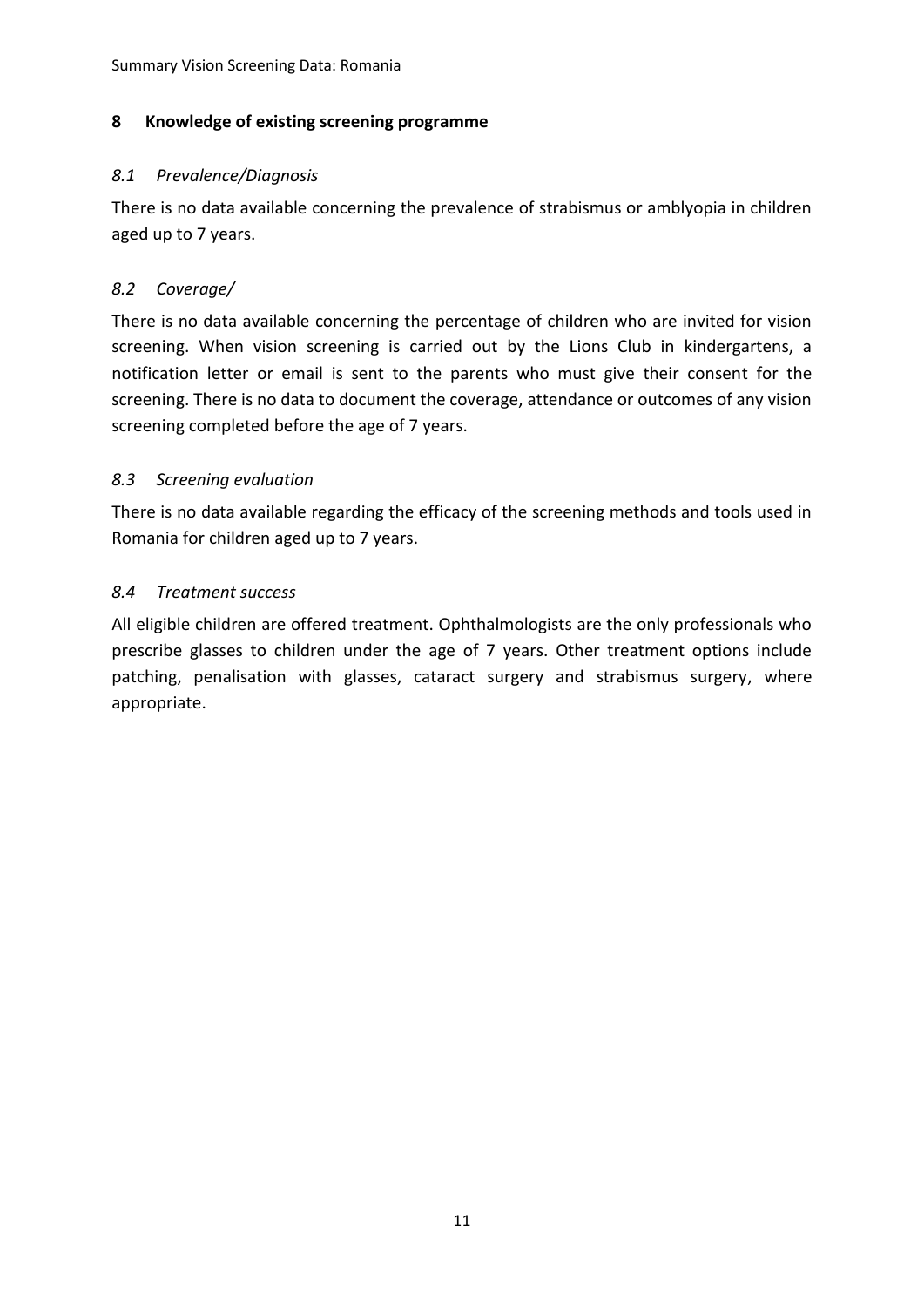## <span id="page-17-0"></span>**9 Costs of vision screening in children**

## <span id="page-17-1"></span>*9.1 Cost of vision screening*

Vision screening professionals (including ophthalmologists, GPs, paediatricians and neonatologists) earn approximately 8000 Euros per year, with an hourly rate of approximately 4.80 Euros. There is no profession-specific salary information. It is not known how much it costs to train vision screening professionals in Romania, from leaving secondary education to qualification. The total screening costs per year for vision screening are estimated at 38820 RON (approx. 8627 Euro, 20/12/2018) for the county of Cluj per year for the visual screening done by the Lions Club; this equates to 9.8 RON (2.11 Euros, 20/12/2018) per child. This is the cost that resulted per child from the screening of kindergarten aged children in Cluj. It includes VA, PlusOptix and cover-test examinations.

# <span id="page-17-2"></span>*9.2 Cost of treatment for amblyopia*

The estimated costs for treatment of typical patients, with refractive amblyopia and strabismic amblyopia, including follow up, is said to be highly variable and dependent upon the degree of amblyopia. A visit in an ophthalmology private clinic costs the patient around 30 Euros. For a visit in the state clinic, the state reimburses the clinic with approximately 20 to 25 Euros for a consultation. Approximately 10 consultations are necessary. If surgery is required, the state reimburses the ophthalmology state clinic with 80 Euro for every hospitalisation day. Every patient requires approximately 3 days of hospitalisation (a total of 240 Euros). In a private clinic, strabismus surgery costs 800-1000 Euros.

# <span id="page-17-3"></span>*9.3 Cost of Treatment for strabismus*

The estimated costs for strabismus surgery, including follow up, are estimated at 400 Euros in the state clinic (children are entitled to free treatment in the state clinic) and around 1100- 1400 Euros in a private clinic.

# <span id="page-17-4"></span>*9.4 Cost of treatment for cataract*

The estimated costs for congenital cataract surgery, including follow up of deprivation amblyopia, is estimated at 800 to 1000 Euros in the state clinic and 1500 Euros in a private clinic. Vision screening is free of charge for parents, but they can opt to pay for private clinics. There is no financial reward for parents whose children do attend their vision screening appointment, nor is there a penalty for those who do not. Vision screening is not obligatory.